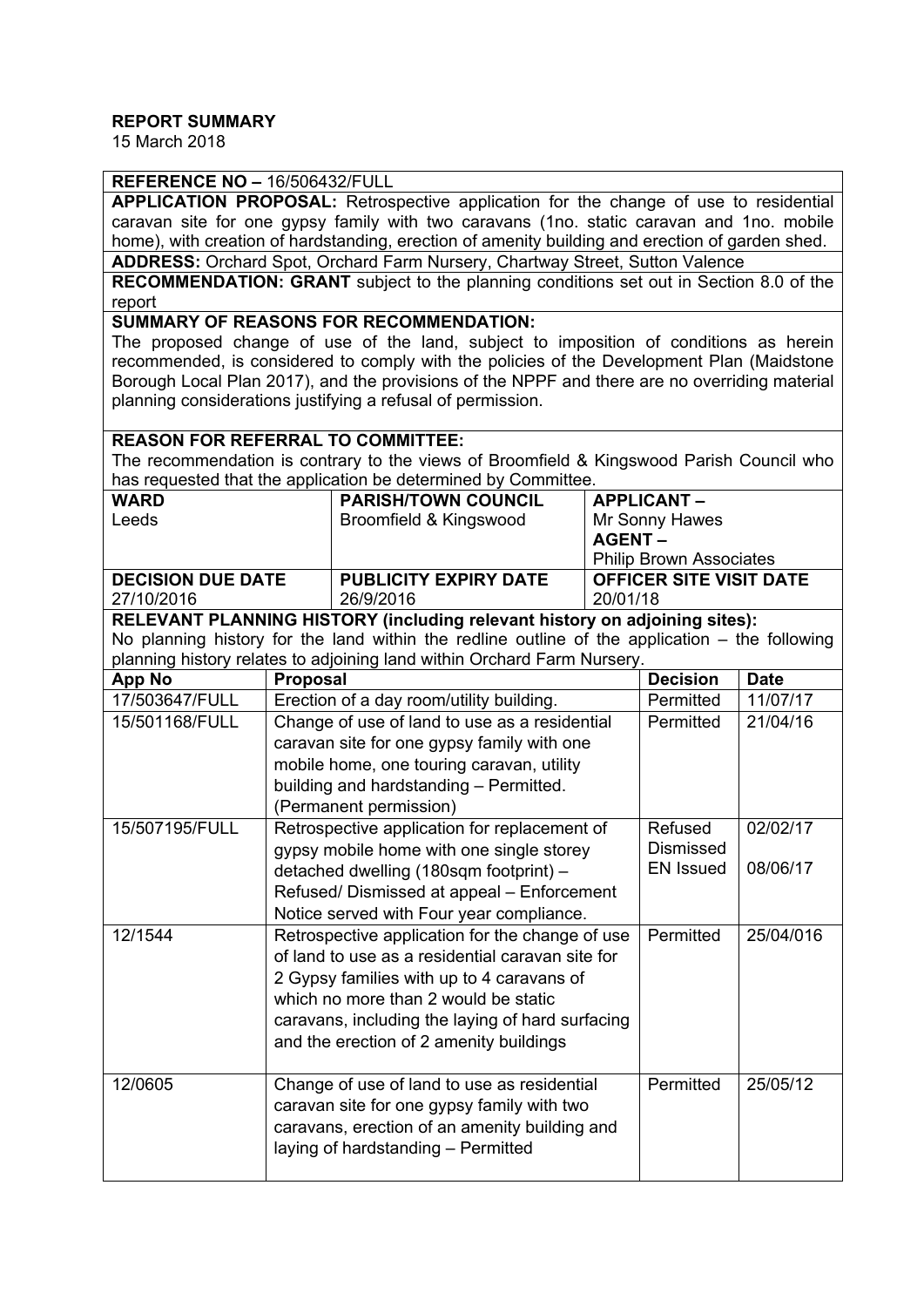| 11/1489 | Variation of condition 01 of planning<br>permission reference MA/09/1697<br>(retrospective application for the change of use<br>of land to residential for stationing of one no.<br>mobile home) to allow the use to be carried on<br>only by Mr & Mrs Ray Pearce and their<br>dependent children     | Permitted<br>(personal)           | 27/10/11 |
|---------|-------------------------------------------------------------------------------------------------------------------------------------------------------------------------------------------------------------------------------------------------------------------------------------------------------|-----------------------------------|----------|
| 11/1534 | Change of use of land to use as a residential<br>caravan site for 2 gypsy<br>families involving the siting 4 caravans of<br>which no more than 2 are to be static mobile<br>homes; the erection of 2 amenity blocks; and<br>the laying of hard standing and construction of<br>a driveway - Approved. | Permitted                         | 01/01/11 |
| 10/2119 | Change of use of the land to a mixed use as a<br>horticultural nursery with a farm shop and cafe.<br>Provision of a revised access                                                                                                                                                                    | Permitted                         | 29/03/11 |
| 09/1697 | Retrospective application for the change of use<br>of land to residential for the stationing of 1 no.<br>mobile home                                                                                                                                                                                  | Permitted<br>(personal)           | 02/07/10 |
| 09/0463 | Erection of farm shop to serve plant nursery                                                                                                                                                                                                                                                          | Permitted                         | 28/07/09 |
| 07/2532 | Retention of mobile home as an ancillary staff<br>shelter/restroom and office in connection with<br>the use of the plant nursery                                                                                                                                                                      | Permitted                         | 27/05/08 |
| 07/1491 | Temporary planning permission for the<br>erection of a mobile home for a period of 3<br>years relating to the horticultural nursery.<br>(resubmission of planning application<br>MA/06/1922 for the erection of a detached<br>house and garage                                                        | Refused<br>(allowed<br>on appeal) | 10/09/07 |
| 06/1922 | Erection of a new detached house and garage                                                                                                                                                                                                                                                           | Refused<br>(allowed<br>at appeal) | 08/12/06 |

# **MAIN REPORT**

# **1.0 DESCRIPTION OF SITE**

- 1.1 The application site relates to a gypsy and traveller site located on the north side of Chartway Street. It is a small pocket of land whereas the wider site contains gypsy traveller pitches with a mixture of static caravans, tourers and utility blocks, the majority of which benefit from both permanent and personal consents, as set out in the history above. The wider site is generally orderly and well maintained, and the small area of land the subject of this application, sandwiched between other such sites, is no exception.
- 1.2 There is a permanent dwelling on adjoining land to the east which was refused permission (15/507195/FULL) and later dismissed at appeal. The dwelling is due to be removed in line with an enforcement notice that was subsequently served and has taken effect without appeal. There is one plot where there is a current application for a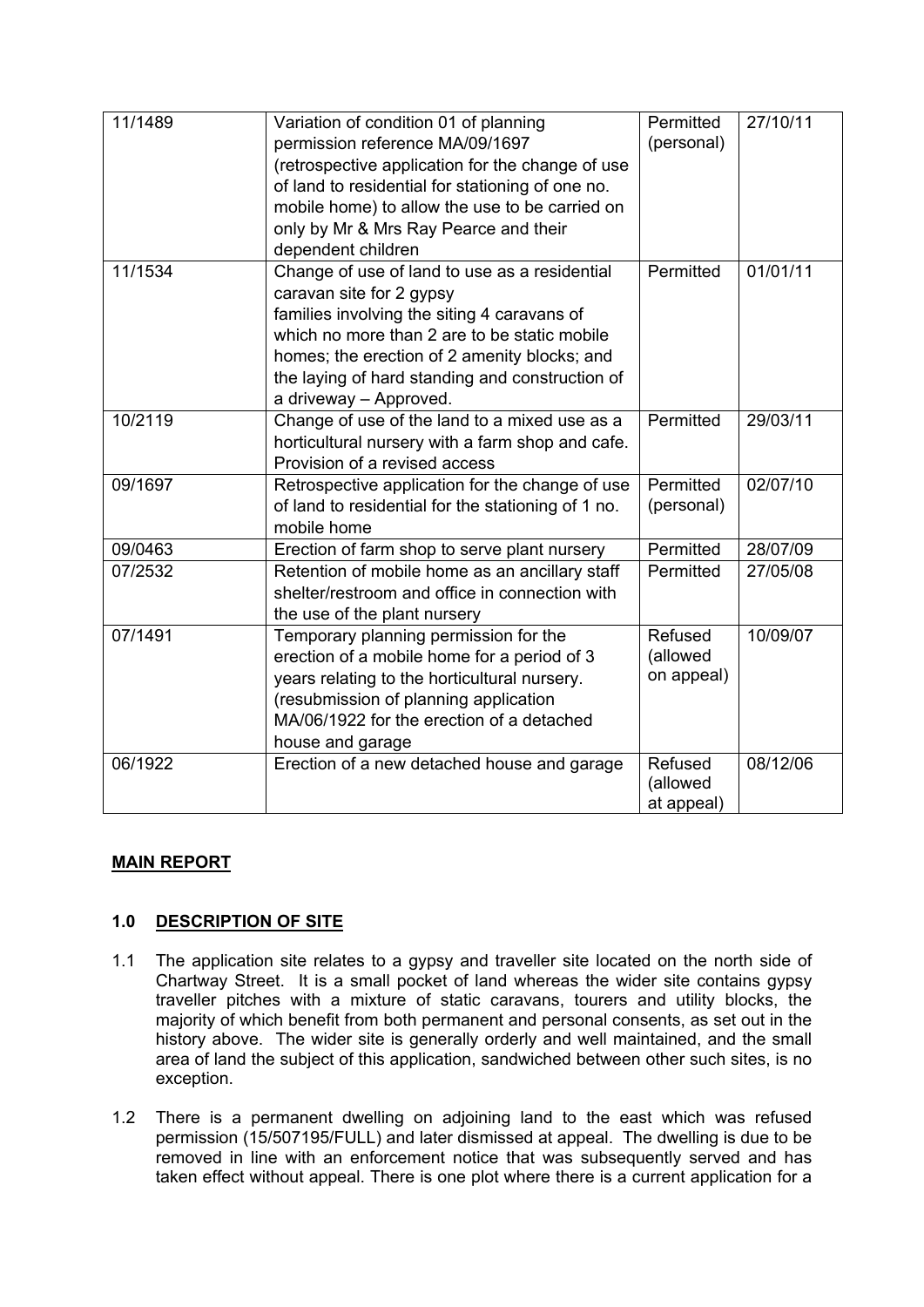further residential caravan site which has not been determined. There are further gypsy traveller sites to the east.

- 1.2 The site is served by an established access from Chartway Street and the access also serves five other plots. In a wider context the site is located in open countryside but not subject to any specific landscape designation.
- 1.3 To the east is Finches holiday caravan site accommodating 18 seasonal pitches with caravan storage and facilities. To the north is open countryside and to the south is the Ridge golf and country club.
- 1.4 The application site is located in the north east corner of the site, occupied by one static caravan, one amenity building and one shed.

## **2.0 PROPOSAL**

- 2.1 Retrospective planning permission is sought to continue using the site as a Gypsy and Traveller site for Mr Hawes and his family, in accordance with the proposal's description.
- 2.2 The pitch would be located within the existing Orchard Farm Nursery Gypsy and Traveller site. Access would be via the existing site access which would be shared with the existing site occupants. The future occupants of the site have been identified as belonging to the Gypsy and Traveller community.
- 2.3 The application is supported by the following documents: Gypsy Status Declaration Design and Access Statement

# **3.0 POLICY AND OTHER CONSIDERATIONS**

- National Planning Policy Framework (NPPF)
- National Planning Practice Guidance (NPPG)
- Maidstone Local Plan (2011-2031): Policies SS1, SP17, DM15 & DM30
- Planning Policy for Traveller Sites 2015 (PPTS)
- Neighbourhood Plan: N/A

### **4.0 LOCAL REPRESENTATIONS**

- 4.1 No local representations were received in relation to this application.
- 4.2 Broomfield & Kingswood Parish Council object to the application for the following reasons:
	- The site's growth is becoming of an unacceptable size; there is a threat to the impact of the local landscape and the site creates a dominance of traveller communities within Broomfield and Kingswood.
	- Councillors wish to see the number of pitches or plots limited to the circumstances of the specific size and location of the site and the surrounding population's size density by setting a maximum number of static and mobile homes permitted on this site.
	- There is concern that further expansion will cause tensions between settled and traveller communities.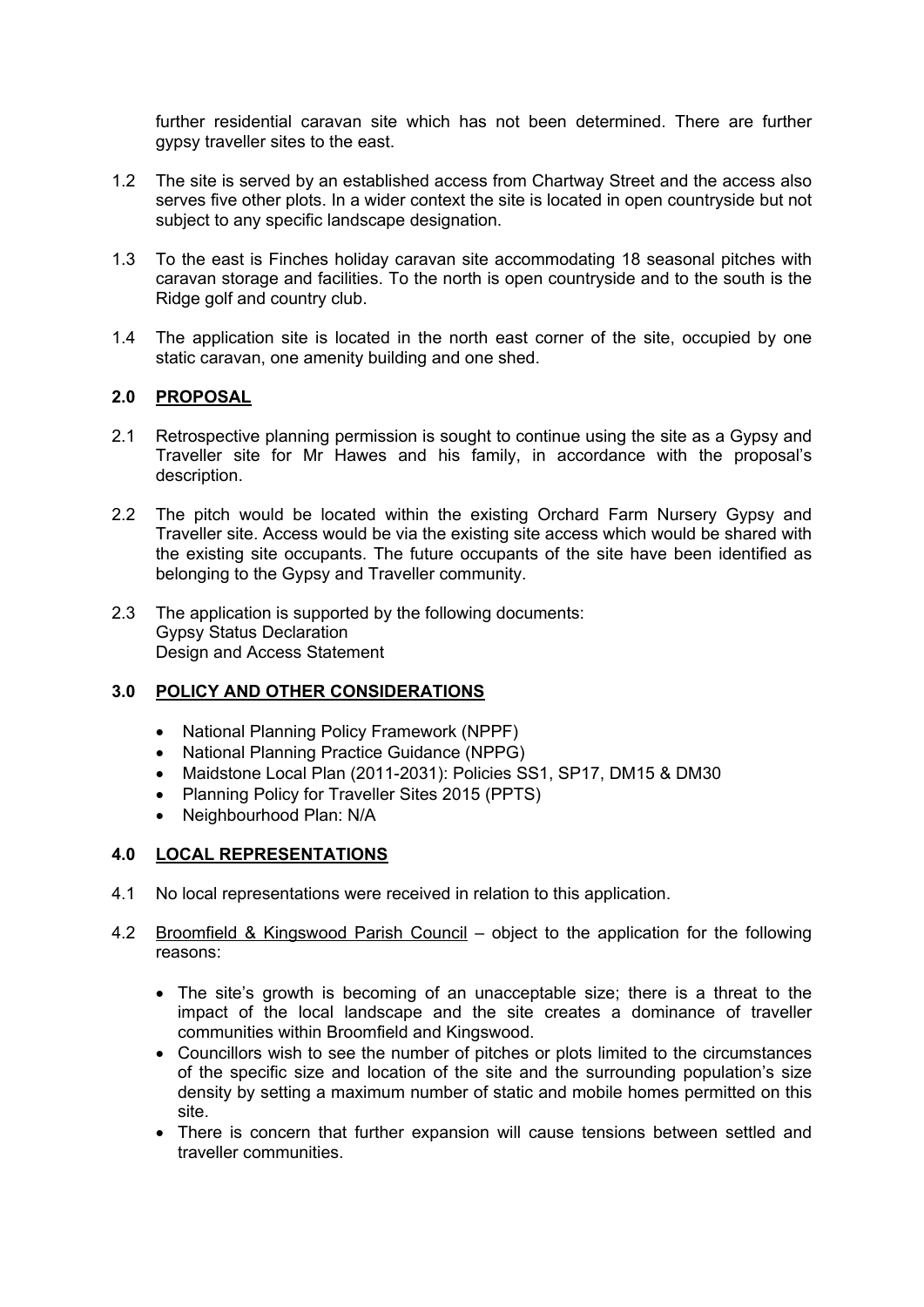Broomfield & Kingswood PC wish to see this application refused and require it to go before the planning committee if the conclusion of MBC is contrary to that of the Parish Council

### **5.0 CONSULTATIONS**

- 5.1 KCC Highways No objections
- 5.2 KCC Archaeology No comment

### **6.0 APPRAISAL**

Key Issues

6.1 The key planning considerations relate to the visual impact of the development on the character and appearance of the open countryside, the impact on the amenities of the adjoining occupiers and parking and highway safety issues. These need to be balanced against any identified need for such sites and any personal circumstances that may be advanced by the applicant.

### Policy Background

- 6.2 Policy SS1 is a spatial strategy policy for all of Maidstone Borough. The policy refers to a Gypsy and Traveller and Travelling Showpeople Accommodation Assessment (GTTSAA) that sets the quantative need for sites and the methodology for site delivery.
- 6.3 Local Plan Policy SP17 'The Countryside' states that 'development proposals in the countryside will not be permitted unless they accord with other policies in the plan and they will not result in harm to the character and appearance of the area.'
- 6.4 Local Plan Policy DM15 is specific to gypsy development, allowing for development subject to compliance with certain criteria, which includes sustainability, landscape character, the cumulative effect of development, highway safety, flooding and ecology.
- 6.6 Issues of need are dealt with below, but in terms of broad principle local planning policies and also central government guidance both permit Gypsy and Traveller sites to be located in the countryside as an exception to policies which otherwise seek to restrain development.

### Need for Gypsy sites

- 6.7 Local Planning Authorities are required to set their own Local Plan targets for pitch provision in their area. In order to address this, Salford University were commissioned to carry out a Gypsy and Traveller and Travelling Show-people Accommodation Assessment (GTAA) which was published in 2012 to cover the period October 2011 to March 2031.
- 6.8 The GTAA concluded the following need for pitches over the remaining Local Plan period: Oct 2011 – March 2016 - 105 pitches April 2016 – March 2021 - 25 pitches April 2021 – March 2026 - 27 pitches April 2026 – March 2031 - 30 pitches Total: Oct 2011 – March 2031 - 187 pitches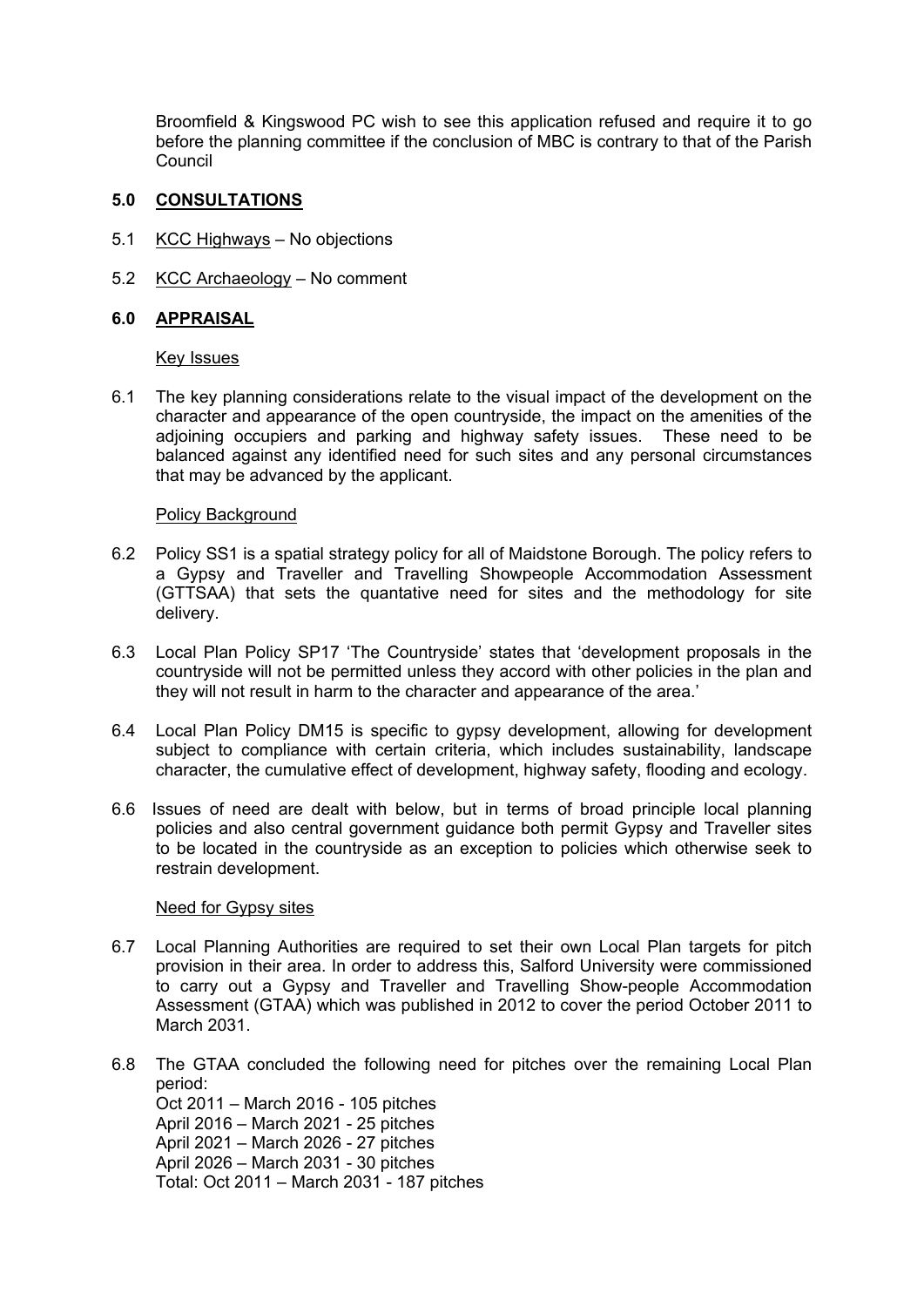- 6.9 This is the best current evidence of need, and forms the evidence base to the Local Plan, although it should be acknowledged that the GTAA preceded the August 2015 publication of the revised PPTS which redefines amongst other things, status qualifications, and as a result the accuracy (albeit not substantially) of the GTAA figures.
- 6.10 The target of 187 additional pitches is included in Policy SS1 of the Maidstone Borough Local Plan.
- 6.11 The GTAA predates publication of the revised PPTS, which sought to redefine the definition of Gypsies and Travellers. The GTAA is the best evidence of needs at this point, forming as it does part of the evidence base to the local plan. The GTAA had already asked those surveyed whether they had ceased to travel. The only recognised omission was whether those who had ceased to travel intended to resume travelling. The Inspector concluded that a new survey to address this would be unlikely to result in anything but small changes to the needs figures. The Inspector concluded that the needs evidence is adequate.

#### Supply of Gypsy Sites

- 6.12 Under the terms and conditions of The Housing Act (2004), accommodation for Gypsies and Travellers is a specific form of housing, which Councils have a duty to provide. Local Plan Policy DM15 accepts that subject to certain criteria, this type of accommodation can be provided in the countryside.
- 6.13 Between the base date 01.10.2011 of the GTAA and 31.12.2017, a net total of 134 permanent pitches were provided. This means that a further 53 permanent pitches are required by 2031 to meet the objectively assessed need identified in the GTAA. The level of provision to 21.12.2017 can be broken down as follows:
	- 112 permanent non-personal pitches
	- 22 permanent personal pitches
	- 3 temporary non personal pitches
	- 34 permanent personal pitches
- 6.14 The PPTS states that LPA's should identify a future supply of specific, suitable Gypsy and Traveller sites sufficient to meet the 10 year period following Local Plan adoption (currently anticipated as late 2017). The Local Plan allocates a number of sites sufficient to provide 41 additional pitches by 2031. Although this figure does not satisfy identified demand there will be potential uplift through the provision of windfall sites yet to come forward. Accordingly it is considered that the objectively assessed need (OAN) for 187 pitches can realistically be achieved.
- 6.15 The PPTS directs that the lack of a 5 year supply of Gypsy and Traveller pitches should be given weight when considering the expediency of granting consent on a temporary basis. The Council's position is that it can demonstrate a 5.3 year supply of Gypsy and Traveller sites at the base date of 1<sup>st</sup> April 2016. However even where it can be demonstrated a 5 year supply of Gypsy and Traveller sites exists this does not preclude further gypsy and traveller sites being permitted if the provisions of policies SP17 and DM15 of the local plan are considered to be satisfied. Unidentified or 'windfall' Gypsy and Traveller sites also contribute to meeting the adopted targets for gypsy and traveller development within the Borough.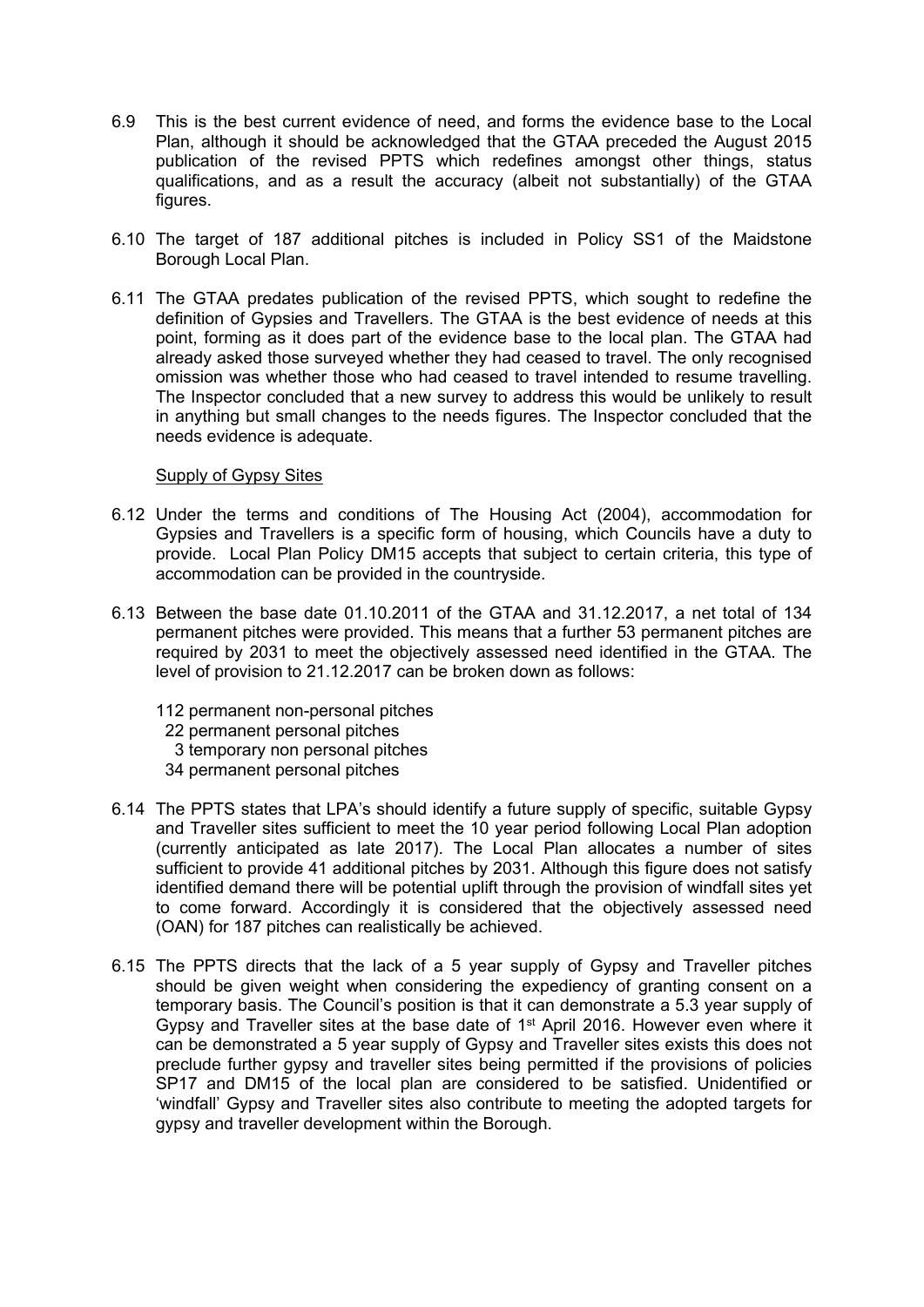#### Gypsy status

6.16 The planning definition of 'gypsies & travellers' as set out in the PPTS, has been amended to exclude those who have ceased to travel permanently. Annex 1 of the PPTS defines gypsies and travellers as:-

*"Persons of nomadic habit of life whatever their race or origin, including such persons who on grounds only of their own or their family's or dependants' educational or health needs or old age have ceased to travel temporarily, but excluding members of an organised group of travelling show people or circus people travelling together as such."*

- 6.17 To determine whether an applicant falls within the definition, the PTS advises that regard should be had to; a) whether they had previously led a nomadic habit of life; b) the reasons for ceasing their nomadic habit of life; and c) whether there is an intention of living a nomadic habit of life in the future and if so, how soon and in what circumstances.
- 6.18 The occupants comprise a married couple, Sonny and Michelle Hawes, and their young son who is now of school age. Originating from the Maidstone area they are related to other local gypsy families. Since marrying in 2010 they have travelled by means of a touring caravan, finding work in the south east of England for up to five months per year, returning to the application site for the winter period.
- 6.19 Based on the evidence available it can be reasonably concluded that the applicants are of Gypsy heritage and are from the travelling community. A condition is recommended to ensure that the site shall not be used as a caravan site by any persons other than Gypsies or Travellers and their family and/or dependants, as defined in Annex 1 of the Planning Policy for Traveller Sites 2015

#### Human Rights and Equality

6.20 Regard has been had to the Human Rights Act 1998 (HRA) and the Public Sector Equality Duty under the Equality Act 2010. Article 8 of the European Convention on Human Rights (as incorporated by the HRA) requires that decisions ensure respect for private and family life and the home. The Article 8 rights of the children must also be seen in the context of Article 3 of the United Nations Rights of the Child which requires that the best interests of the children shall be a primary consideration.

### Visual/Landscape Impact

- 6.21 Guidance set out in the PPTS states that Local Planning Authorities should strictly limit new traveller development in the countryside but also indicates that where sites are in rural areas they not should dominate the nearest settled community and or place undue pressure on local infrastructure.
- 6.22 No specific reference is made to landscape impact although this is addressed in the NPPF and also Policy DM15 of the Local Plan which indicates that planning permission for G&T development will be granted if it would not result in significant harm to the landscape and rural character of the area.
- 6.23 It is generally accepted that mobile homes comprise visually intrusive development out of character in the countryside. Consequently, unless well screened or hidden away in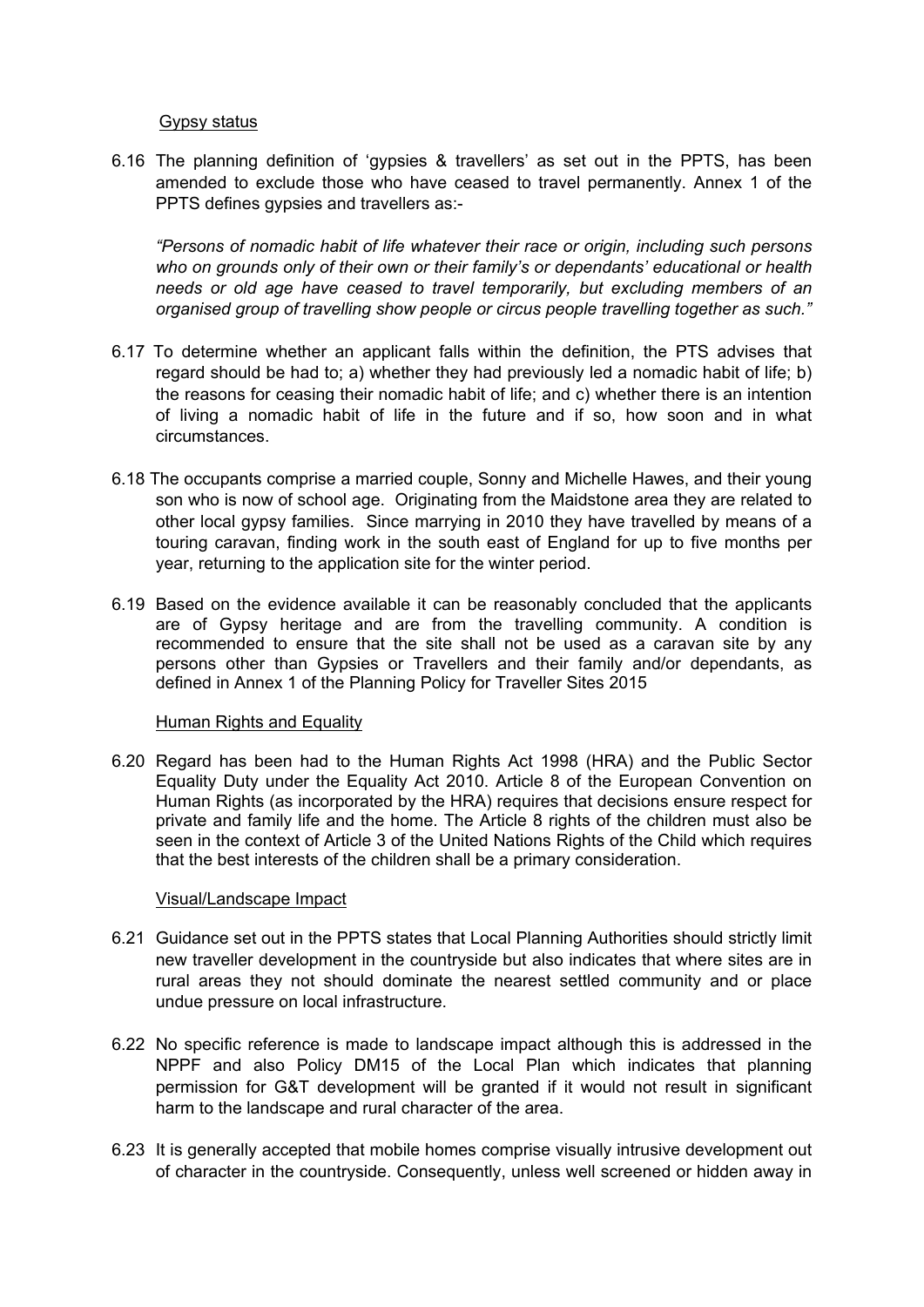unobtrusive locations they are normally considered unacceptable due to adverse visual impact. Where they are permitted this is normally on the basis of being screened by existing permanent features such as hedgerows, tree belts, buildings or land contours.

6.24 Policies SP17 and DM15 of the Local Plan are particularly relevant in this context. The site has been located so as to have minimal impact on its surroundings. To the rear a wide band of trees separates the site from open fields. It is considered that the proposal complies with the criteria set out in Policies SP17 and DM15.

#### **Highways**

6.25 The access onto Chartway Street has satisfactory visibility splays. With the nature of the development it will not generate significant traffic movements. In these circumstances and in the absence of objection from Kent Highways no objection is identified to the development on these grounds..

### Cumulative Impacts:

- 6.26 The site lies in close proximity to several existing Gypsy and Traveller sites. The Parish Council has expressed concern that the site's growth is becoming of an unacceptable size and there is a threat to the impact of the local landscape creating a dominance of traveller communities within Broomfield and Kingswood. Councillors wish to see the number of pitches or plots limited to a maximum number on this site. There is concern that further expansion will cause tensions between settled and traveller communities.
- 6.27 The application site, sandwiched between the neighbouring sites within the established Gypsy and Traveller site, Orchard Farm Nursery, was created in 2014, but lay vacant until 2016, since which time it has been occupied by Mr Hawes and his family. Given its location within the wider site the use is not considered to encroach any further into the countryside. Moreover, it is unlikely that any further sites could be introduced at Orchard Farm Nursery as its capacity would be reached should this application be successful.
- 6.28 The NPPF and PPTS 2015 provide some guidance in respect of cumulative impact. The Government's aim is to reduce tension between the settled and travelling communities and in order to achieve this PPTS 2015 requires that when assessing the suitability of sites in rural or semi-rural settings, local planning authorities should ensure that the scale of development does not dominate the nearest settled community. In this instance, the proposal would not result in an overly cramped form of development or one that would unacceptably dominate the existing residential community.

#### Ecology Impacts.

6.29 Given the site's existing development, there would be no conflict with Policy DM15.

### **Sustainability**

6.30 Gyspy and traveller sites are often located in the countryside and the application site follows this pattern. The site is located within 1.5 kilometres of Kingswood and approx. 2 kilometres from Sutton Valance allowing access to schools, medical provision and shopping facilities. As such, it is not considered the site is so remote from services to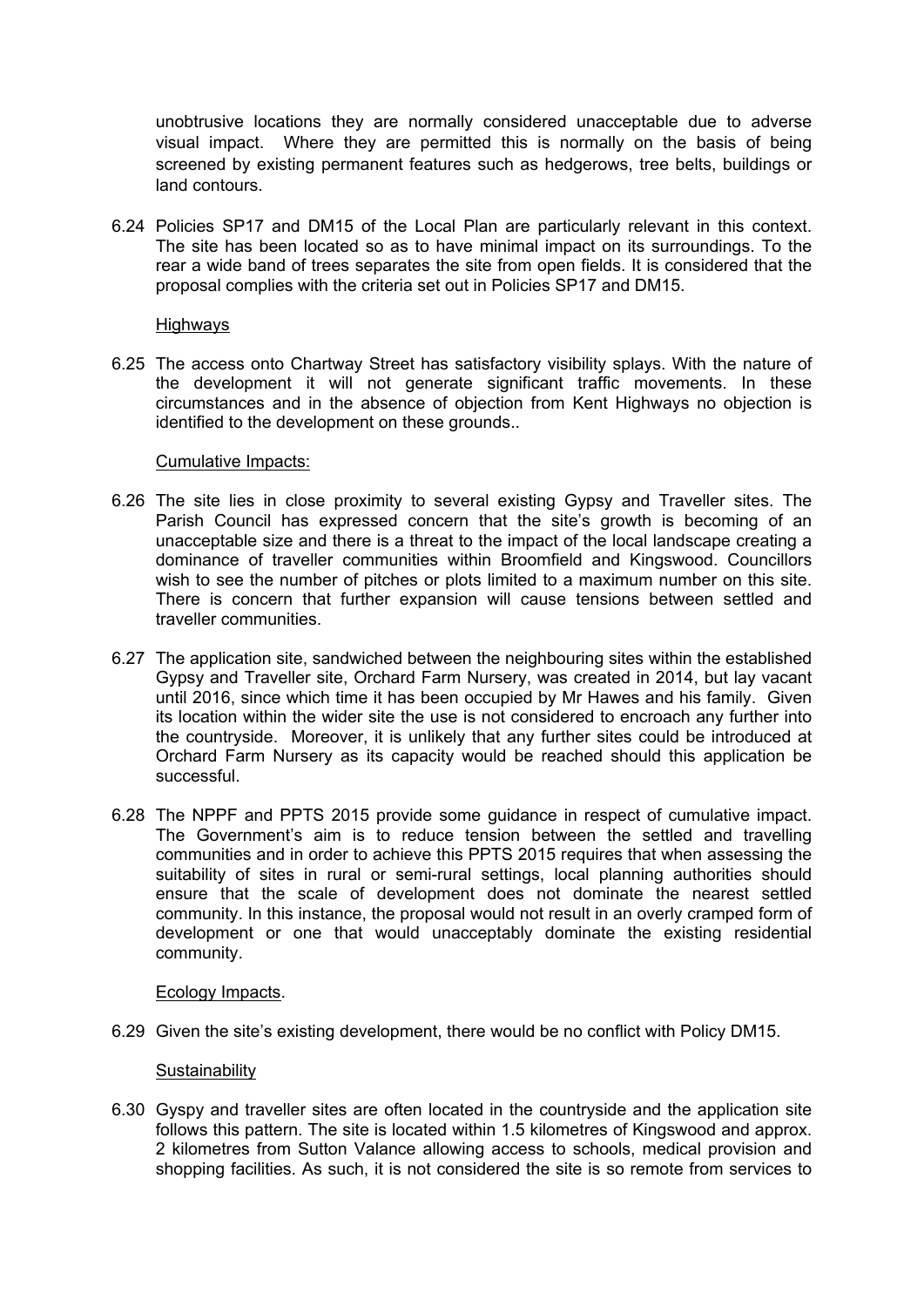justify refusal on sustainability grounds particularly having regards to the existence of adjoining lawful gypsy and traveller sites.

#### Residential amenity

6.31 One proposed pitch would be of sufficient size to ensure that, spatially, living conditions would be acceptable for future occupiers.

## 7.0 **CONCLUSION**

- 7.1 It is not considered that this site would visually impact on the character and appearance of the rural area. Policy allows that, subject to strict control and in order to satisfy the Borough's responsibility to accommodate the Gypsy and Traveller community in development commensurate with their traditional lifestyle, such sites can be acceptable in the countryside. The proposed development would be largely screened to long distance views from the north and east whilst the site would be located within a wider existing gypsy and traveller settlement. Views of the wider settlement from properties beyond would not be possible and would therefore be in accordance with policy DM15. As a result the impact of development upon the character of the countryside and the amenity of the settled community would be acceptable.
- 7.2 Granting planning permission would assist in meeting the Council's unmet need for Gypsy and Traveller accommodation in the Borough and would comply with both the Maidstone Local Plan and National Planning Guidance. Material circumstances indicate that subject to imposition of conditions a permanent planning permission should be granted.

### **8.0 RECOMMENDATION**

GRANT planning permission subject to the following conditions:

1. No more than two caravans, as defined in the Caravan Sites and Control of Development Act 1960 and the Caravan Sites Act 1968 (of which no more than 1 shall be a static caravan) shall be stationed on the application site at any time;

Reason: To accord with the terms of the application and to safeguard the amenity, character and appearance of the area.

2. The site shall not be used as a caravan site by any persons other than Gypsies or Travellers and their family and/or dependants, as defined in Annex 1 of the Planning Policy for Traveller Sites 2015;

Reason: The site is in the countryside where the stationing and occupation of caravans/mobile homes is not normally permitted other than by members of the Gypsy and Travelling community.

3. No commercial activities shall take place on the land, including the outdoor storage of materials;

Reason: To prevent inappropriate development and safeguard the amenity, character and appearance of the surrounding Landscape of Local Value.